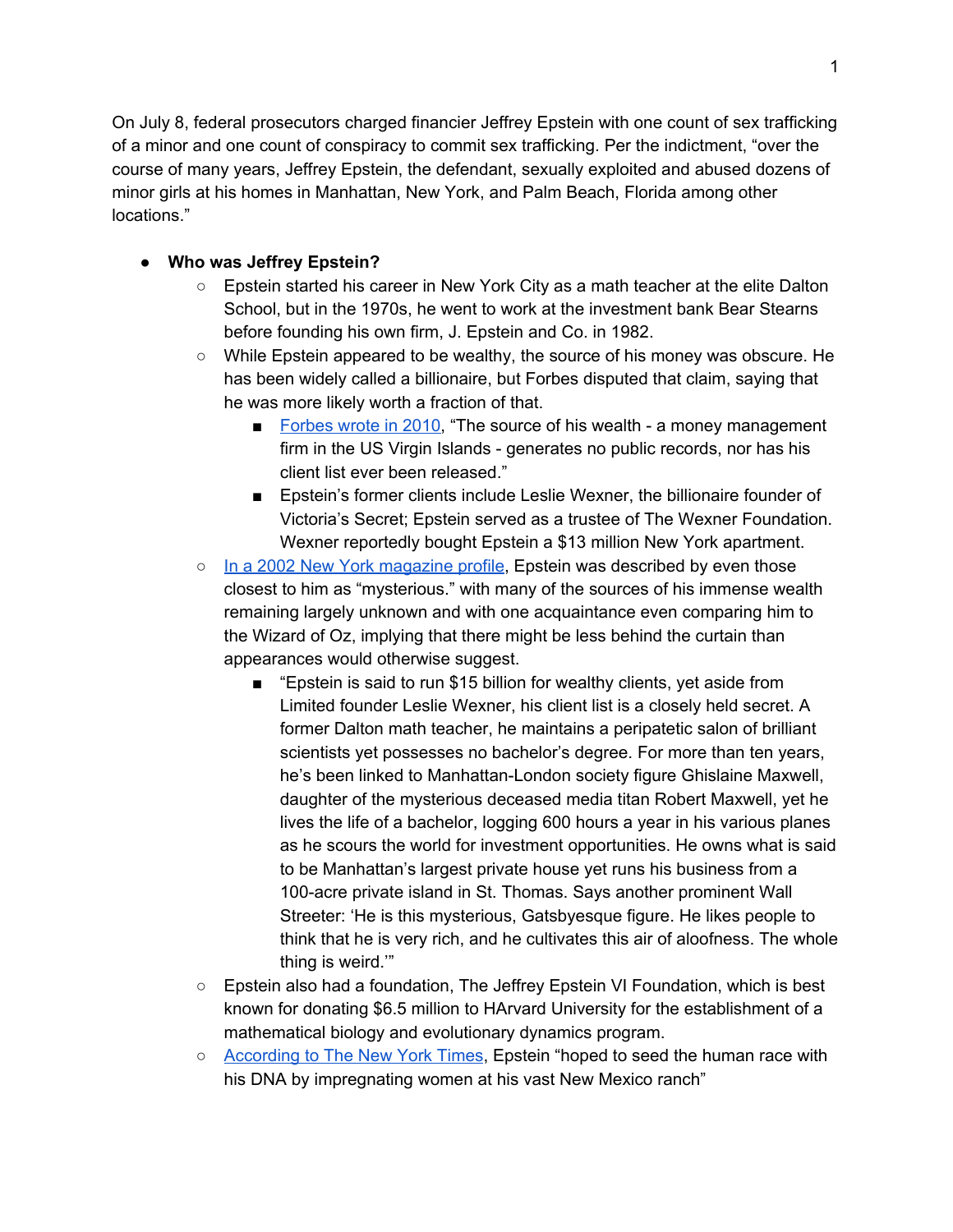- Epstein's vision reflected his long standing fascination with transhumanism: the science of improving the human population through technologies like genetic engineering and artificial intelligence.
- Interviews with more than a dozen of his acquaintances, as well as public documents show that he insinuated himself into an elite scientific community, thus allowing him to pursue his interests in eugenics and other fringe fields like cryonics.
	- Epstein told one adherent of transhumanism the he wanted his head and penis to be frozen.
- One scientist said that Epstein's goal was to have 20 women at a time impregnated at his ranch in New Mexico.
- $\circ$  Epstein was known to associate with politicians on both sides of the aisle, including Bill Clinton and Donald Trump, numerous celebrities, and other people in the public eye, including Prince Andrew.
	- He gaines some measure of fame in the early 2000s for flying Bill Clinton, Kevin Spacey, and Chris Tucker to Africa to tour AIDS prevention and treatment project sites.
		- Also on these flights was a woman named Chauntae Davis who was also listed along with 27 other women under "Massage - California" in Epstein's "little black [book".](https://gawker.com/here-is-pedophile-billionaire-jeffrey-epsteins-little-b-1681383992)
		- Epstein kept lists of massage girls in various locales, a total of 160 names around the world.
	- Bill Clinton would go on to fly multiple times on Epstein's private plane between 2002 and 2003 [according](https://gawker.com/flight-logs-put-clinton-dershowitz-on-pedophile-billio-1681039971) to flight logs.
	- Donald Trump once said of Epstein, "I've known Jeff for fifteen years. Terrific guy. He's a lot of fun to be with. It is even said that he likes beautiful women as much as I do, and many of them are on the younger side."

## **● The 2008 case against Jeffery Epstein**

- $\circ$  In 2008, Epstein pleaded guilty to a felony charge of solicitation of prostitution involving a minor. He was accused of sexually abusing dozens of underage girls, bringing them to his home for massages during which he masturbated or had intercourse with them. Epstein was sentenced to 18 months in county jail; he served 13, and was granted work release, which allowed him to commute to an office outside the jail six days a week. He also registered as a sex offender.
	- Epstein was able to sign a deal with the then US attorney Alexander Acosta and former Secretary of Labor under President Donald Trump.
		- The FBI had prepared a 53-page sex crimes indictment in 2007 that could have sent him to prison for life, according to the Miami Herald.
		- Part of the deal he cut granted work release to go to an office for 12 hours, six days a week, despite the fact that the Palm Beach Sheriff's Department prohibited work release for sex offenders.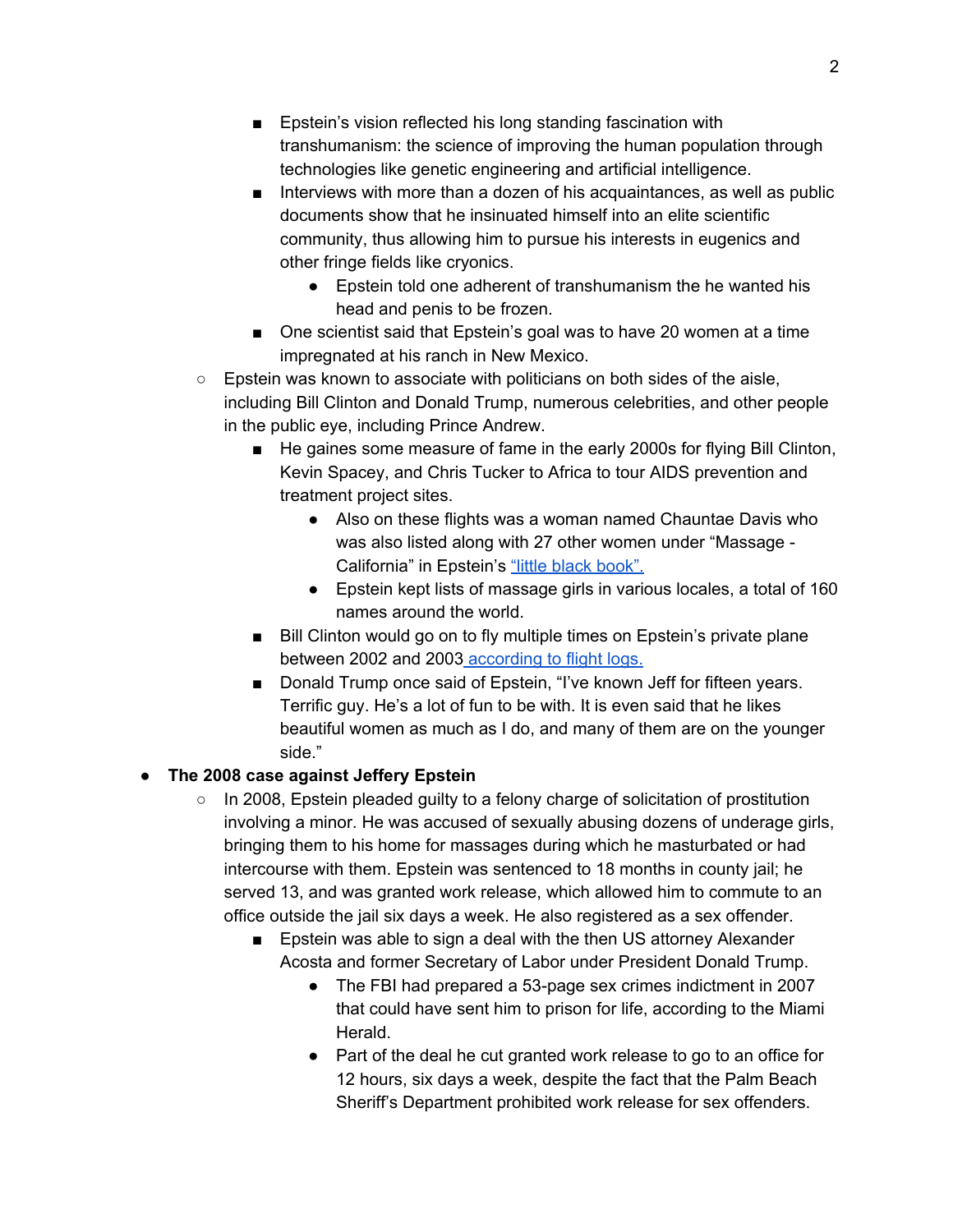- The deal was a non-prosecution agreement and it granted immunity to any potential co-conspirators. The deal was also kept secret from the victims.
- This cases started in 2005 after a woman reported to Florida police that a wealthy man had molested her stepdaughter. The tip led Palm Beach detectives to investigate, and they identified multiple girls who said Epstein had abused them. The case was eventually referred to the FBI.
- According to court and police records reviewed by Julie Brown of the Miami Herald, Epstein routinely had underaged girls brought to his Palm Beach home, where he paid them to give him massages. During the massages, he often subjected the girls to sexual abuse - asking them to touch him whule he masturbated, touching them hims self, and sometimes having intercourse with them. Epstein would then offer them money to find more girls for him.
	- According to Joseph Recarey, the lead Palm Beach detective on the case, Epstein was essentially operating a sexual pyramid scheme.
- Julie Brown identified about 80 women who say they were molested or otherwise sexually abused by Epstein, and some accounts suggest the total number is even higher.

# ● **The 2019 federal case against Jeffrey Epstein**

- Epstein was first arrested at Teterboro Airport in New Jersey on July 6, after arriving back in the US from France.
	- He was charged by federal prosecutors the following Monday in which he plead not guilty. On July 18, Epstein was denied bail. He had previously said he was willing to post \$100 million.
- Epstein was charged with sex [trafficking,](https://int.nyt.com/data/documenthelper/1362-epstein-indictment/01e39b8c091cbeac3797/optimized/full.pdf) in connection with allegations that he recruited young girls for abuse at his homes in New York and Palm Beach.
	- Epstein said that any encounters he had with his accusers were consensual, and that he believed they were 18 at the time. The indictment, however, states that Epstein knew some of the girls were underage because they "expressly told him their age."
	- In July, Jennifer Araoz said in an interview tieh Today that Epstein had forcibly raped her in 2002, when she was about 15 years old.
- The indictment also states that Epstein "worked and conspired with others, including employees and associates who facilitated his conduct by, among other things, contacting victims and scheduling their sexual encounters with Epstein."
	- This new case in New York looked like it could potentially lead to charges against some of those "associates".
		- David Boise, a lawyer for some of Epstein's accusers said, "We hope that the prosecutors will not stop with Mr. Epstein because there were many other people who participated with him and made the sex trafficking possible."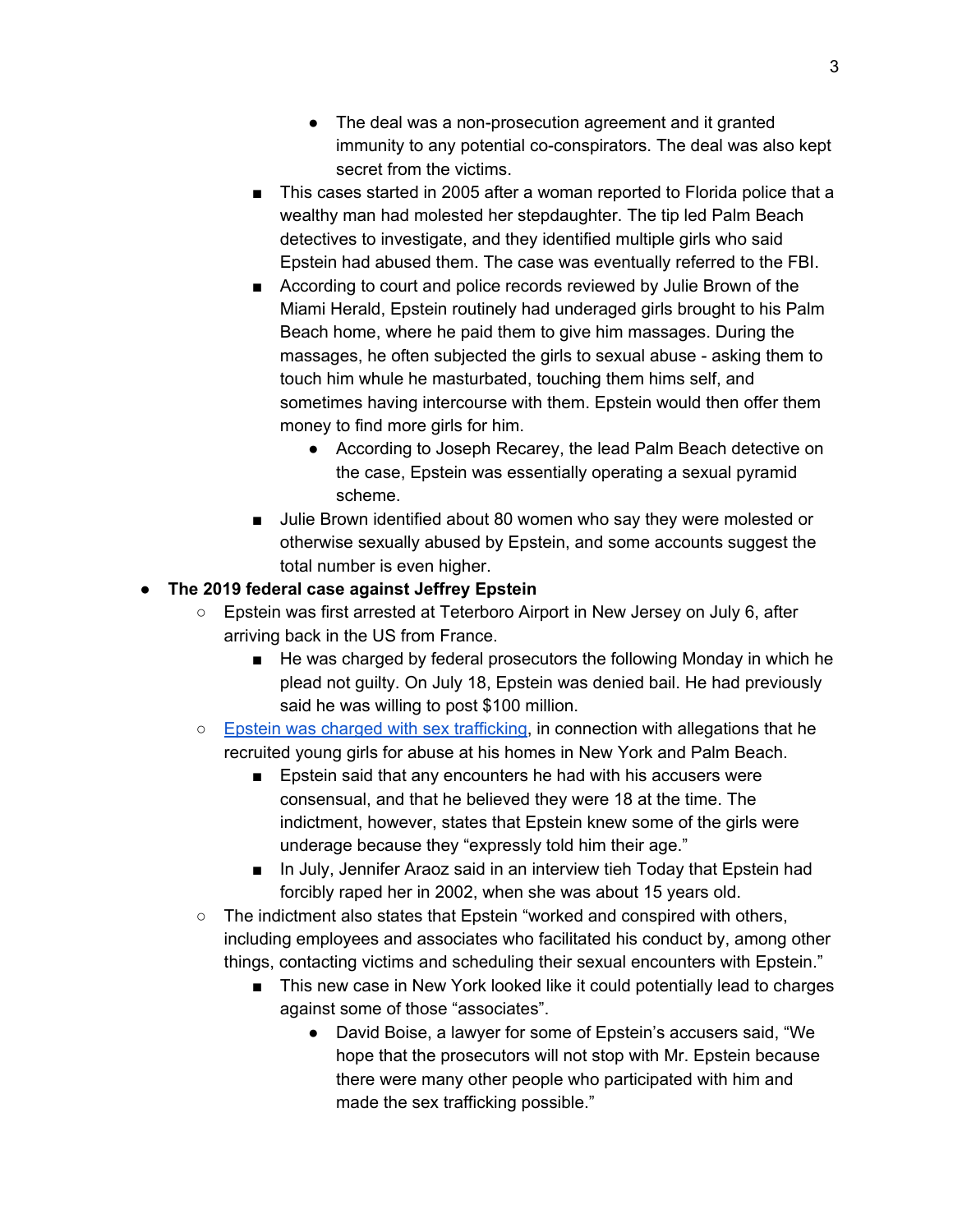- After his arrest, authorities searched Epstein's New York City home where they found a "pile of cash, diamonds, and a passport from a foreign country with a picture of [Epstein] under another name" in a safe. The passport showed Epstein's residence as Saudi Arabia.
- On friday, July 9, 2,000 pages of previously sealed legal documents were released by a federal appeals court. The documents included depositions, police incident reports, photographs, receipts, and flight logs.
	- The documents were filed as part of a defamation lawsuit in federal court that Virginia Giuffre brought in 2015 against Ghislaine Maxwell, Epstein's longtime companion and confidant.
		- In a sworn deposition, Ms. Giuffre said she first met Ghislaine Maxwell, the daughter of the British publishing magnate Robert Maxwell, and Jeffrey Epstein in 2000 when she was 16. At the time Giuffre was working as an attendant at the spa at Mar-a-Lago resort.
		- She said she was sitting outside the locker room, reading a book on massage therapy, when Maxwell approached her. She said she knew someone who was looking for a traveling masseuse.
			- "If the guy likes you, then, you know, it will work out for you. You'll travel. You'll make good money. You'll be educated," Giuffre recalled Maxwell telling her.
		- Giuffre took the job and Maxwell trained her on how to give erotic massages, which she soon began providing to Epstein at his home in Palm Beach. She was also being flown on Epstein's jet to perform sexual services on Epstein's acquaintances.
			- "The word 'massage' became code for ''sex'" she said on the 2016 deposition. "My whole life revolved around just pleasing these men and keeping Ghislaine and Jeffrey happy. Their whole entire lives revolved around sex. They call messages sex. They call modeling sex."

## **● Epstein died by apparent suicide in his cell on August 10**

- The official statement regarding his death from the Federal Bureau of Prisons:
	- "On Saturday, August 10, 2019, at approximately 6:30 am, inmate Jeffrey Edward Epstein was found unresponsive in his cell in the Special Housing Unit from an apparent suicide at the Metropolitan Correctional Center (MCC) in New York, New York. Life-saving measures were initiated immediately by responding staff. Staff requested emergency medical services (EMS) and life-saving efforts continued. Mr. Epstein was transported by EMS to a local hospital for treatment of life-threatening injuries, and subsequently pronounced dead by hospital staff. The FBI is investigating the incident."
- Last month, after being denied bail, Epstein was found unconscious in his jail cell with marks on his neck. He was placed on suicide watch after the incident and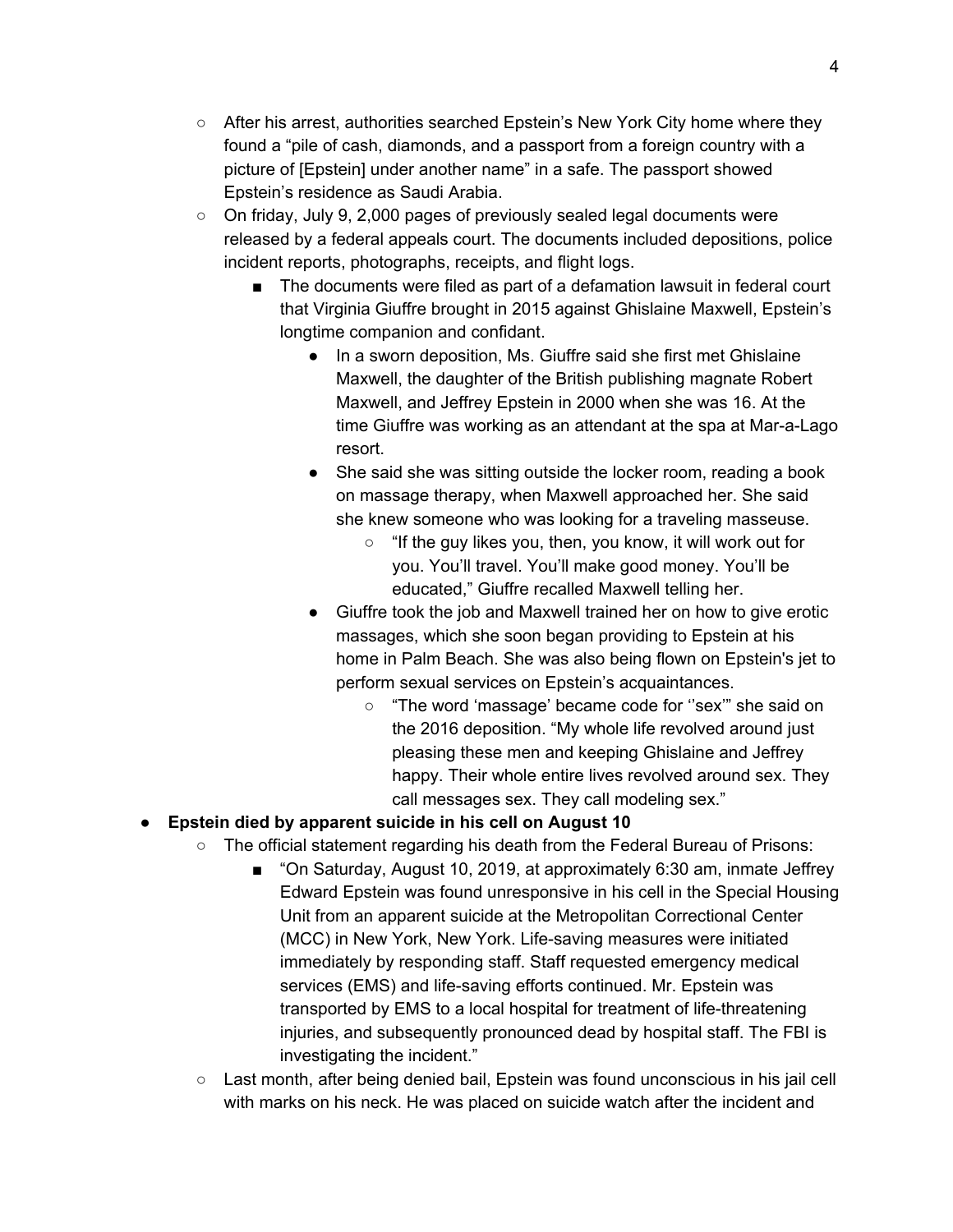recieved a daily psychiatric evaluation. He was removed from suicide watch on July 29 and returned to the special housing unit.

- The US attorney in Manhattan, Geoffrey S. Berman, said in a statement that the investigation into Epstein's misconduct would continue, pointing specifically to the conspiracy charge, which suggested Epstein was assisted by others who helped facilitate his illegal acts.
- $\circ$  Epstein was supposed to have been checked by the two quards in the protective housing unit every 30 minutes, but that procedure was not followed that night, a law enforcement official with knowledge of his detention said. He hadn't been checked on for several hours.
	- Because of is previous potential suicide attempt, Epstein was supposed to have had another inmate in his cell, officials said. However, the jail had recently transferred his cellmate and allowed Epstein to be housed alone, a decision that also violated the jail's procedures.
	- It has been reported that the jail was short staffed and the guards on duty were working overtime. One of the new details provided by people familiar with the MCC was that one of Epstein's guards the night he died wasn't a regular correctional officer.
		- A New York Times [investigation](https://www.nytimes.com/2018/06/17/us/prisons-safety-substitute-guards.html?module=inline) published last year detailed this practice, under which federal prisons are so strapped for correctional officers that they regularly compel teachers, nurses, secretaries and other support staff members to step in.
- $\circ$  Bob Hood, a former senior official at the Federal Bureau of Prisons, which runs the MCC, told the *Times*, "The Bureau of Prisons dropped the ball. Period."

## **● Conspiracies around Epstein's death**

- Many rumors have centred on what politicians may have known about Epstein's alleged crimes and whether some amy have wanted him dead. The hashtag #EpsteinMurder trended worldwide on Saturday. Memes suggesting everything from a faked suicide to an orchestrated hit-job spread throughout social media.
	- Joe Scarborough tweeted, "A guy had information that would have destroyed rich and powerful men's lives ends up dead in his jail cell. How predictably... Russian."
	- New York Mayor Bill de Blasio said it was "way too convenient" that Epstein could no longer incriminate others. "What a lot of us want to know is, what did he know? How many other millionaires and billionaires were part of the illegal activities that he was engaged in?" he told reporters.
- On Saturday, Donald Trump retweeted a video from a conservative comedian, Terrence Williams, in which Williams suggested that Bill and Hillary Clinton were responsible for Epstein's death. Lynne Patton, an official at the Department of Housing and Urban Development, also posted a headline about Epstein's death along with the word "Hillary'd!!" amd the hashtag "#VinceFosterPartTwo".
	- Within hours of Epstein's death, #ClintonBodyCount was trending. The competing #TrumpBodyCount was also trending.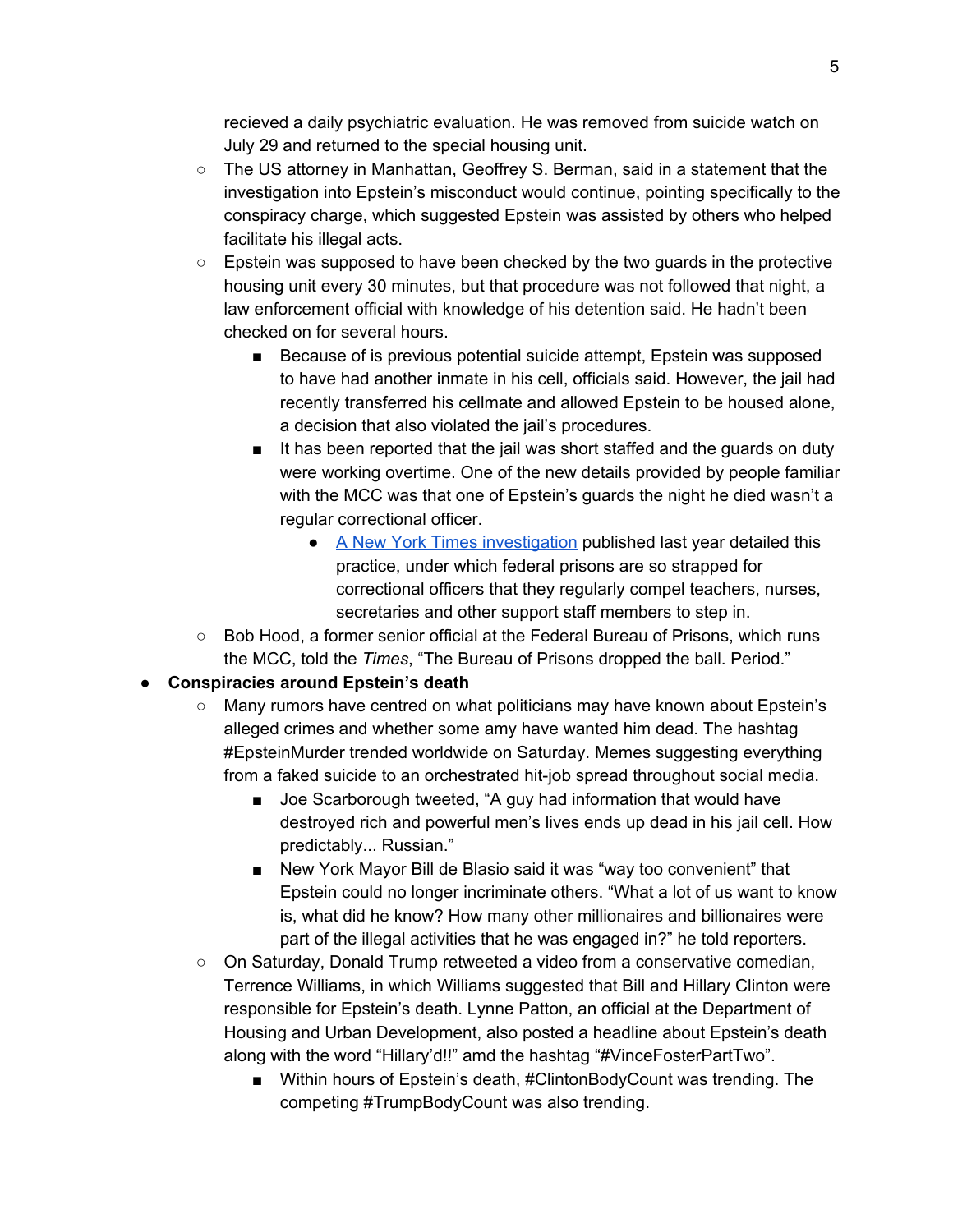Sources:

*Sex Offender Jeffrey Epstein Is Not A Billionaire -* Forbes [https://www.forbes.com/sites/billions/2010/07/23/is-billionaire-sex-offender-jeffrey-epstein-all-tha](https://www.forbes.com/sites/billions/2010/07/23/is-billionaire-sex-offender-jeffrey-epstein-all-that-rich/#1d2f4eaf1cd2) [t-rich/#1d2f4eaf1cd2](https://www.forbes.com/sites/billions/2010/07/23/is-billionaire-sex-offender-jeffrey-epstein-all-that-rich/#1d2f4eaf1cd2)

*Jeffrey Epstein Hoped to Seed Human Race With His DNA -* The New York Times <https://www.nytimes.com/2019/07/31/business/jeffrey-epstein-eugenics.html?>

*What We Know SO Far About Jeffrey Epstein's Sex Trafficking Case -* Town & Country [https://www.townandcountrymag.com/society/money-and-power/a28352055/jeffrey-epstein-crim](https://www.townandcountrymag.com/society/money-and-power/a28352055/jeffrey-epstein-criminal-case-facts/) [inal-case-facts/](https://www.townandcountrymag.com/society/money-and-power/a28352055/jeffrey-epstein-criminal-case-facts/)

*Jeffrey Epstein: International Moneyman of Mystery -* New York magazine [https://nymag.com/nymetro/news/people/n\\_7912/](https://nymag.com/nymetro/news/people/n_7912/)

*Jeffrey Epstein, the convicted sex offender who was friends with Donald Trump and Bill Clinton, explained -* Vox

[https://www.vox.com/2018/12/3/18116351/jeffrey-epstein-indictment-arrested-trump-clinton-aco](https://www.vox.com/2018/12/3/18116351/jeffrey-epstein-indictment-arrested-trump-clinton-acosta) [sta](https://www.vox.com/2018/12/3/18116351/jeffrey-epstein-indictment-arrested-trump-clinton-acosta)

*Here is Pedophile Billionaire Jeffre Epstein's Little Black Book -* Gawker <https://gawker.com/here-is-pedophile-billionaire-jeffrey-epsteins-little-b-1681383992>

*Flight Logs Put Clinton, Dershowitz on Pedophile Billionaire's Sex Jet -* Gawker <https://gawker.com/flight-logs-put-clinton-dershowitz-on-pedophile-billio-1681039971>

*Jeffrey Epstein Dead in Suicide at Jail, Spurring Inquiries -* The New York Times [https://www.nytimes.com/2019/08/10/nyregion/jeffrey-epstein-suicide.html?action=click&module](https://www.nytimes.com/2019/08/10/nyregion/jeffrey-epstein-suicide.html?action=click&module=inline&pgtype=Homepage) [=inline&pgtype=Homepage](https://www.nytimes.com/2019/08/10/nyregion/jeffrey-epstein-suicide.html?action=click&module=inline&pgtype=Homepage)

*Safety Concerns Grow as Inmates Are Guarded by Teachers and Secretaries -* The New York Times

<https://www.nytimes.com/2018/06/17/us/prisons-safety-substitute-guards.html?module=inline>

*'Massage' Was Code for 'Sex': New Epstein Abuse Revelations -* The New York Times [https://www.nytimes.com/2019/08/09/nyregion/epstein-sex-slave-documents.html?module=inlin](https://www.nytimes.com/2019/08/09/nyregion/epstein-sex-slave-documents.html?module=inline) [e](https://www.nytimes.com/2019/08/09/nyregion/epstein-sex-slave-documents.html?module=inline)

*Jeffrey Epstein had cash, diamonds and a foreign passport stashed in a safe, prosecutors say -* NBC News

[https://www.nbcnews.com/news/us-news/jeffrey-epstein-had-cash-diamonds-foreign-passport-st](https://www.nbcnews.com/news/us-news/jeffrey-epstein-had-cash-diamonds-foreign-passport-stashed-safe-prosecutors-n1029851) [ashed-safe-prosecutors-n1029851](https://www.nbcnews.com/news/us-news/jeffrey-epstein-had-cash-diamonds-foreign-passport-stashed-safe-prosecutors-n1029851)